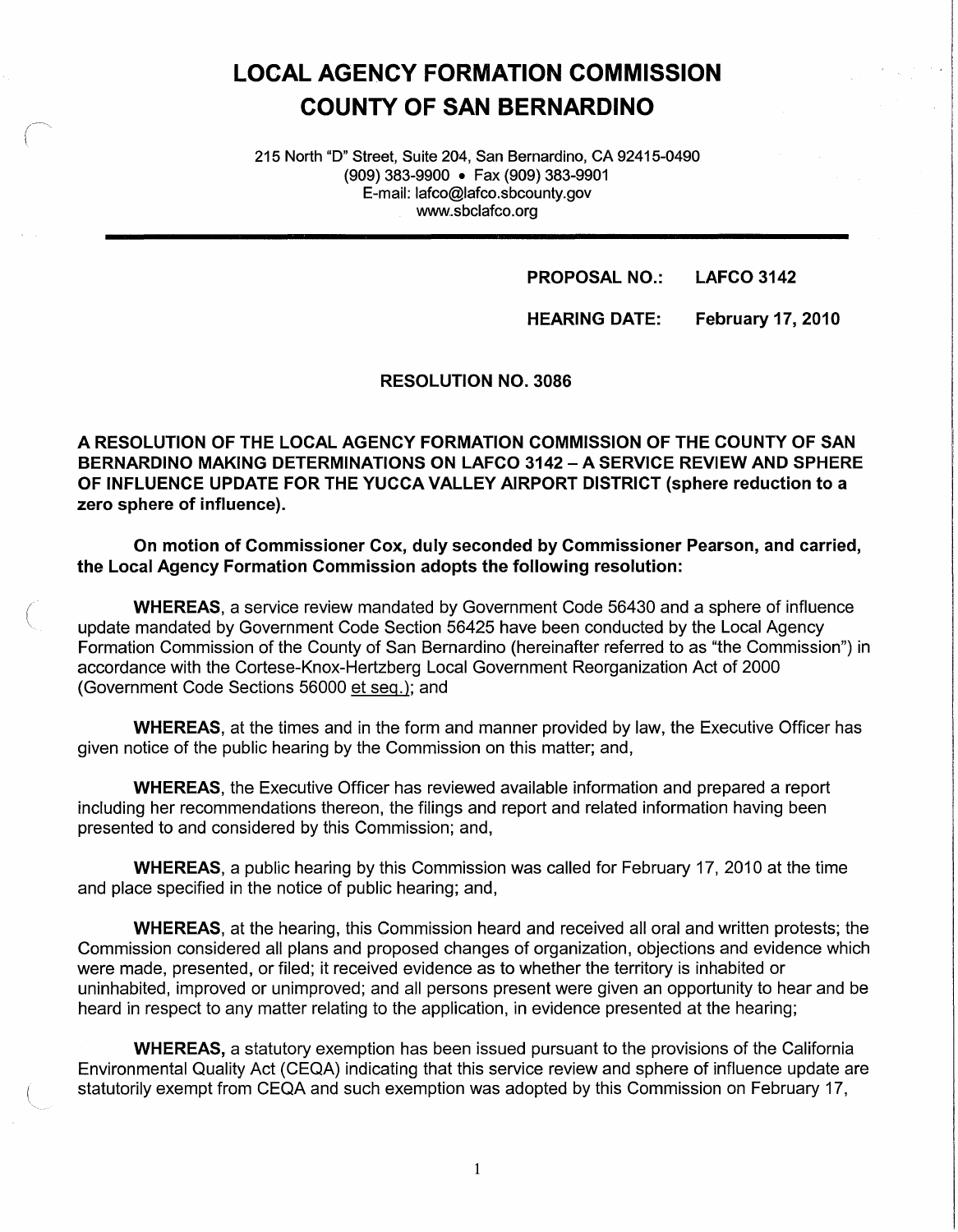2010. The Executive Officer was directed to file a Notice of Exemption within five working days of its adoption;

**WHEREAS,** based on presently existing evidence, facts, and circumstances filed with the Local Agency Formation Commission and considered by this Commission, it is determined that the sphere of influence shall be reduced to a zero sphere of influence for Yucca Valley Airport District (hereafter shown as the District) as depicted on the map attached hereto as Exhibit "A"; and,

**WHEREAS,** the determinations required by Government Code Section 56430 and local Commission policy are included in the report prepared and submitted to the Commission dated February 10, 2010 and received and filed by the Commission on February 17, 2010, a complete copy of which is on file in the LAFCO office. The determinations of the Commission are:

## **1. Growth and population projections for the affected area:**

The estimated population within the District is roughly 70 to 75 persons. As of November 2008, there were 32 registered voters within the District. The District is entirely located within the Town of Yucca Valley boundaries and includes the airport property, surrounding housing, and several industrial and commercial buildings on approximately 33 acres. According to data from the County Assessor, there are no vacant properties with residential land use designations, so growth within the district will be minimal. The majority of the land has been assigned residential zoning with some commercial and industrial. Most of the airport is within the FEMA Zone A 100-year flood plain, and a small portion is within the FEMA Zone B 500-year flood plain.

In February 2005, the Town approved and adopted the Airport Influence Area (also known as Airport Referral Area) which is an area in which current or future airport related noise, over flight, safety, or airspace protection factors may significantly affect land uses or necessitate restrictions on those uses determined by the Town Council. In the same month, the Town granted an Avigation and Noise Easement to the District which shall be recorded against those parcels of property within the Avigation Easement Area.

#### **2. Present and planned capacity of public facilities and adequacy of public services, including infrastructure needs or deficiencies:**

#### Lease Agreement

 $\bigcap$ 

(

The land and most of the facilities of the Yucca Valley Airport (airport) are privately owned by the Yucca Valley Airport, Inc. Through a lease with the Yucca Valley Airport, Inc. the District administers and operates the airport. The lease was originally entered into in 1986 with an expiration year of 2011. The fourth amendment, signed in 2005, is through 2040. The terms of the lease include monthly rental payments from the District in the amount of \$500, the requirement to pay the property taxes on the property, and that the District can apply for and receive loans or grants from governmental agencies for improvement of the airport.

#### Airport Location and Layout

The airport is a public use airport that is situated on 35 acres in a natural dry wash, northeast of the intersection of Highways 62 (Twentynine Palms Highway) and 247 (Old Woman Springs Road). The airport layout is affected by its surroundings: rising terrain to the north and south with homes with attached and unattached hangars constructed along the south property line for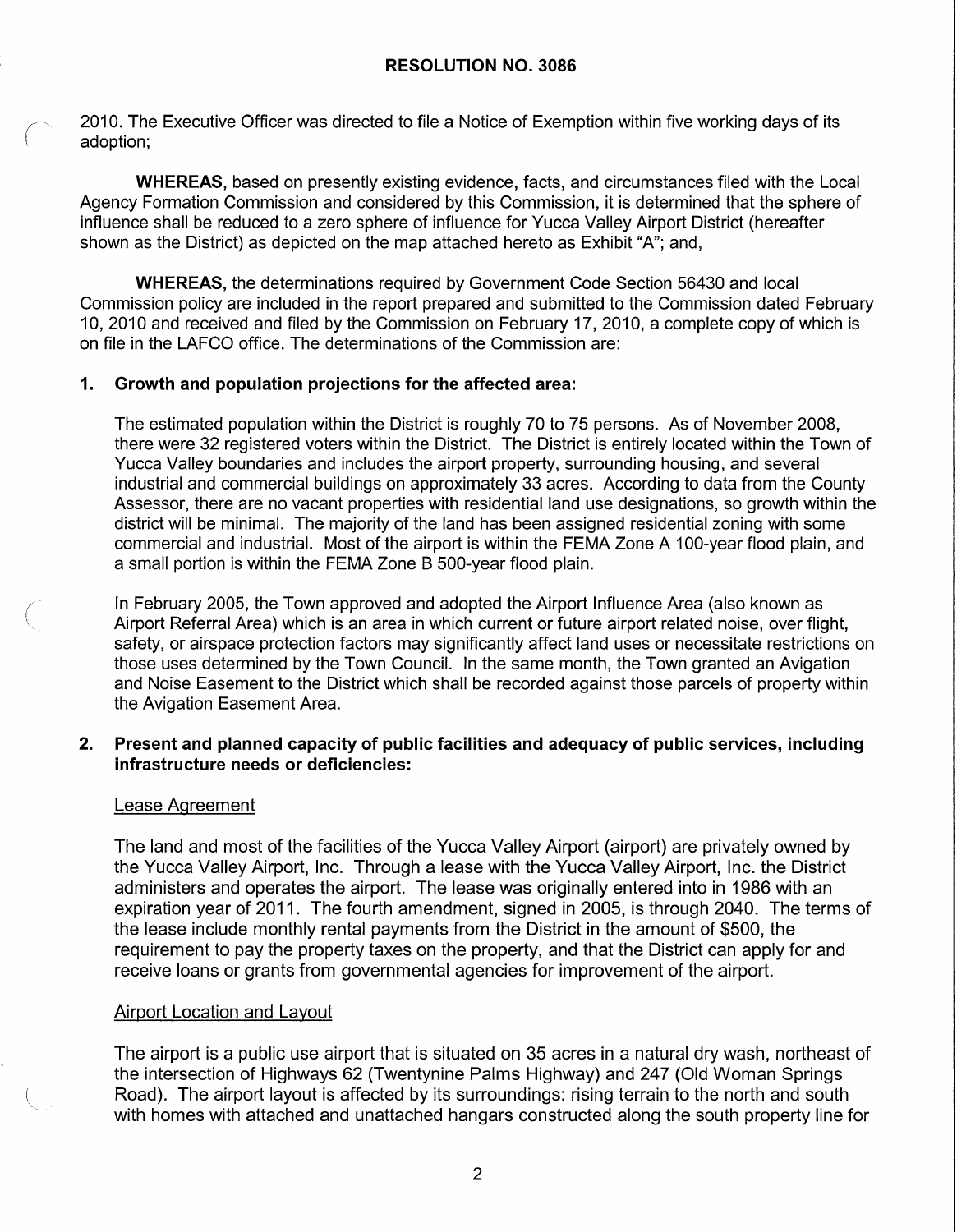the convenience of residents with airport based aircraft. Highway 247 on the west, and the northeast to southwest orientation of the dry wash. Within the airport grounds is a five foot deep drainage feature, the Yucca Wash, which is parallel to and roughly 70 feet north of the runway centerline. The San Bernardino Flood Control District has an easement for the drainage.

Facilities include a single 4,363-foot long by 60-foot wide runway with take-offs to the northeast, 30 aircraft tie-down spaces (25 aircraft tie-down spaces in the mid-field area and five transient spaces) and four T-hangars. The airport does not have fuel availability or a control tower. District representatives state that flyers tend to purchase fuel at the Big Bear airport roughly 65 miles away. The runway is over 20 years old, and the District, through volunteers, seals cracks in the runways when needed. Slurry seal of the runway is needed, but such an improvement is estimated to cost roughly \$800,000.

Regionally, the airport is situated in a central location in the Morongo Basin. A 2001 "Airport Feasibility Study" study prepared for the County to determine the best location for a regional general aviation airport determined that the Yucca Valley Airport appears to be the optimum available site to serve the Yucca Valley/Joshua Tree region even with its restrictions. There is no known action or follow-up taken regarding the study by the County.

#### Airport Operations

(

The aircraft operating at the airport consist of small single and twin engine aircraft used primarily for recreational purposes. Data on aircraft operations (take-off and landing) is limited since there is no control tower to record such data or on-site personnel for the District. According to the "Airport Feasibility Study", in 1999 there were an estimated 12,500 annual aircraft operations at the airport. About 24% were estimated to be local operations and 76% were estimated to be itinerant operations (take off at one airport and land at another). The "Airport Feasibility Study" estimates that in 2007 the activity at the airport increased to 14,500 operations with a projected one percent growth through 2020.

The Emergency Preparedness and Health Services Element of the Town General Plan states that in the event of a disaster, the airport may play a key role in transporting people, equipment, or supplies in and out of the area. During emergencies, the airport has been utilized by Department of the Interior - National Park Service, U.S. Marine Corps, California Department of Forestry and Fire Protection, California Highway Patrol, County Fire, and County Sheriff.

#### Airport Classifications

The airport is currently classified as a Community Airport in the California Aviation System Plan (CASP), prepared in 2000 by the State of California, Aeronautics Program, Caltrans. Caltrans defines Community Airports as airports that provide access to other regions and states, located near small flying communities or in remote locations, accommodate predominantly single engine aircraft, provide basic or limited services, and can be used for local emergencies. The airport has been assigned as a "81" facility, which means the airport is capable of serving aircraft with an approach speed of less than 121 knots (139 mph) and a wing span of less than 49 feet.

Until 1995, the airport was classified in the National Plan of Integrated Airport Systems (NPIAS) as a Basic Utility airport which accommodates most single-engine and many of the small twin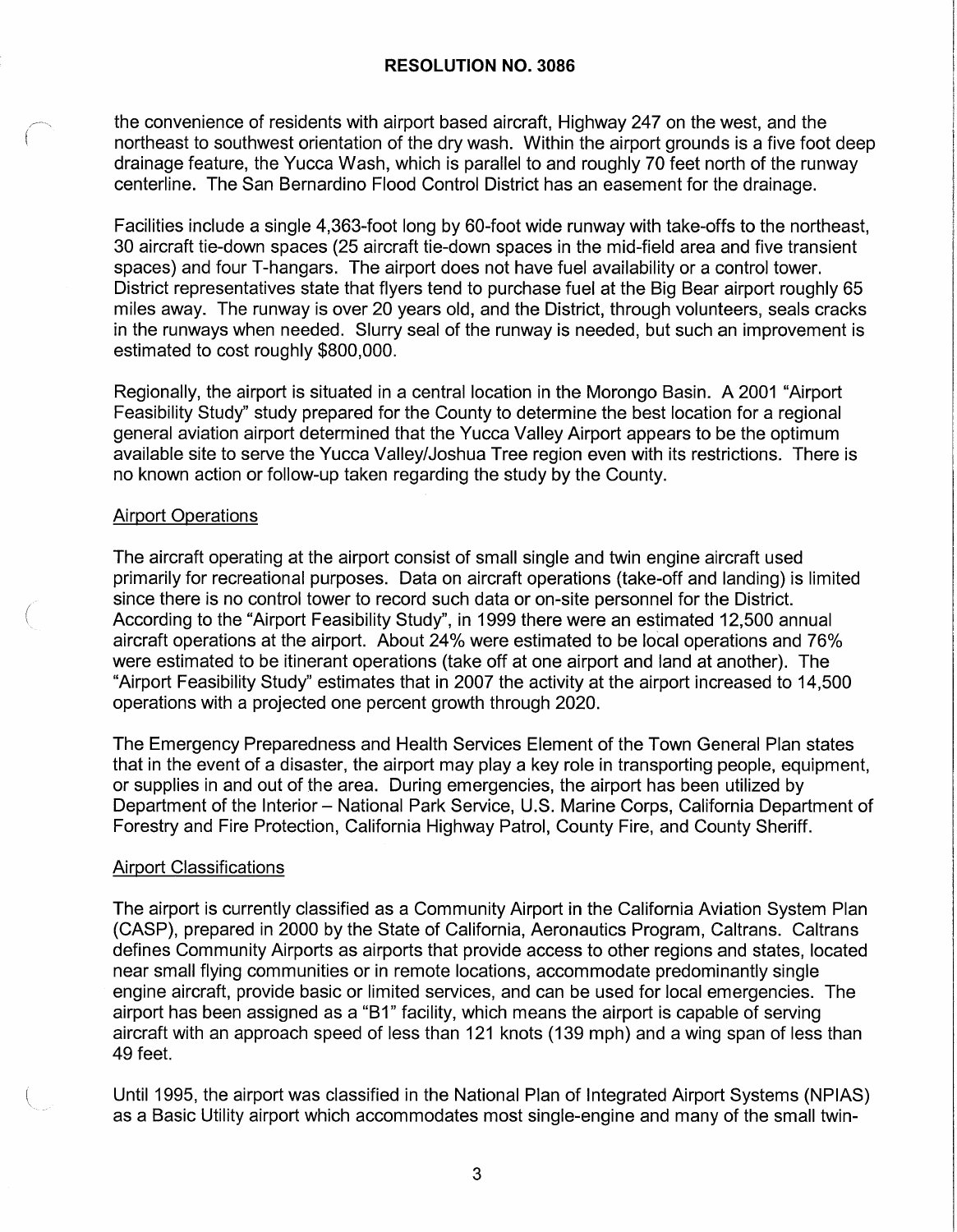engine aircraft. The "Airport Feasibility Study" references a 1996 letter from the FAA as reasoning for the Airport's removal from the list:

"Runway and separation standards, safety area standards, and runway protection zone standards cannot be met within the existing airport boundaries and adjacent property constraints. For example, the adjacent drainage wash, with the top of slope less than 40 feet from the runway edge, does not allow for a standard runway safety area meeting FAA standards."

Because the airport has not been included in the FAA's NPIAS since 1995, it has not been eligible to receive FAA Airport Improvement Program grants. A primary goal of the District is to be placed back on the FAA's NPIAS listing to be eligible for FAA grants.

#### Airport Improvement

The airport has long-term plans for two projects. The first is expansion of the runway and the second is improvement of airport facilities.

#### Runway Expansion

 $\left(\right)$ 

Expansion of the airport is restricted by surrounding development and terrain, flood control channels on the east, and Highway 247 on the west. It is not possible to extend the current runway to the west due to Highway 247 or to the east due to the terrain. However, it would be possible to extend the runway length up to 4,500 feet and realign the runway by bridging or relocating the San Bernardino Flood Control easement to the east. In June 2008 the District purchased property northeast of the end of the runway to accommodate the runway expansion and realignment. This expansion option would accommodate 95% of the small aircraft fleet and their operations requirements.

The District has identified that this project will be part of a larger project that requires coordination between the District, Caltrans, County Flood Control District, and the Town of Yucca Valley. Caltrans is involved because it wishes to realign and re-grade the section of Highway 247 which borders the airport and crosses over the flood control channel. According to the District, the Town and Caltrans are coordinating the project and plans are not yet available. Given the current economic conditions, this project may be a few years away at least.

#### Infield Airport Development Project

The District commissioned a report in 2007 to evaluate the range of alternatives for the construction of aircraft hangars, aircraft tie-downs, self-serve fueling station, and additional apron area pavement on 7.4 acres of underutilized land at the airport. The chosen alternative (Alternative 4B) has been approved by the Aeronautical Division of Caltrans and has an estimated cost of \$1.7 million and is summarized as follows:

- 12,474 square foot ten bay nested t-hangar
- 10,080 square foot six bay nested t-hangar
- 22 aircraft tie-downs
- 1 self-serve aircraft fueling station
- 151,400 square feet of additional paved apron area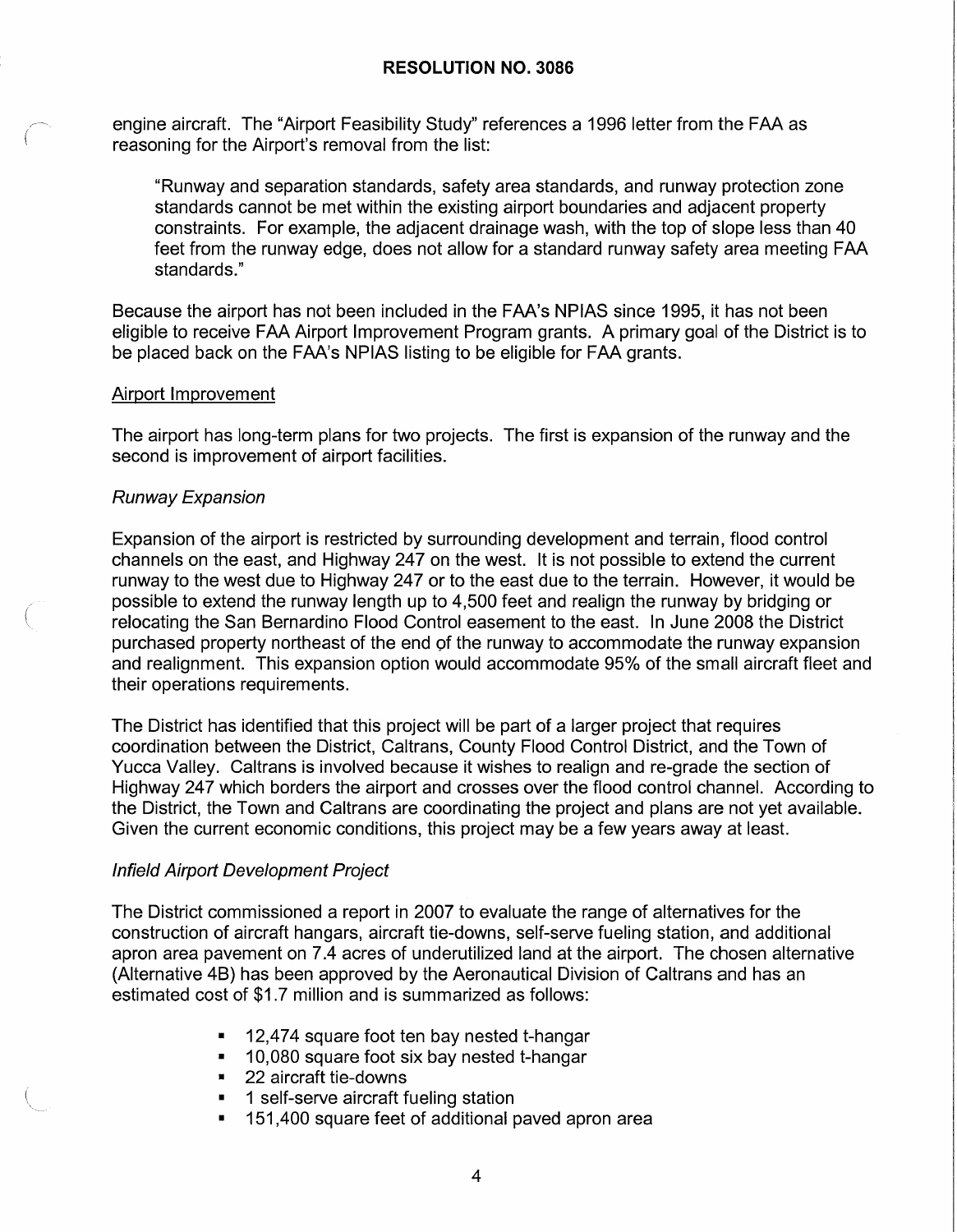The District has identified that it has currently put the Infield Airport Development Project on hold for two reasons. First, the District in 2008 and 2009 was in the process of acquiring funding through the State. However, due to the State's financial situation, funds are not available for this and similar airport projects. State funding was anticipated to be the primary source of funding for this project. Second, the District is currently assessing the feasibility of the formation of an assessment district (subject to two-thirds voter approval). The District has provided information that it is moving forward with this option and is committed to its formation.

### **3. Financial ability of agencies to provide services:**

The District operates with minimal revenues that are limited to three sources.

- 1. Annual receipt of \$10,000 from Caltrans. Caltrans provides an annual \$10,000 grant to all eligible airports through its Aeronautics Program.
- 2. Charges from tie-down fees and access fees. The fee is a flat monthly fee for parking and access: \$55 access fee per parcel per pilot, \$60 for single engine and \$75 for twin engine and \$85 for port-a-port hangars. The District last increased its fees in November 2008, and there are no immediate plans to increase the fees. In FY 2007-08, the District received \$22,775 in revenues classified as Airport Services.
- 3. Donations.

 $\bigl(\begin{smallmatrix} \cdot & \cdot \end{smallmatrix}$ 

The only stable revenue source is the annual Caltrans grant. Should this grant program discontinue, the total revenues would decrease by roughly 30% and further challenge the District. The District is currently assessing the feasibility of forming an assessment district (subject to twothirds voter approval). The Yucca Valley Wal-Mart is within the boundaries of the District and is anticipated to be included in the assessment proposal.

In FY 2007-08, the Total Operating Expenses were \$23,503. The District has no employees, so there are no salary and benefit expenses. The largest expenditure items were rent (\$6,000), insurance (\$4,900), property tax (\$3,900), and maintenance (\$3,800). The remainder of the funds received goes towards maintenance costs and other professional services, when applicable.

Given the minimal amount of revenues received each year, funds are insufficient to warrant reserves.

#### Embezzlement Issue

The following summary is taken from the FY 2007-08 audit outlining the ongoing criminal liability regarding embezzlement of grant funds from the District:

"In 2004, the District's former airport manager applied for a California Governor's Office of Emergency Services grant under the pretext of repairing the airport's runway which had become damaged by flooding in the previous year. The grant was approved in the amount of \$1,293,996 and a check was issued to the District and received by the manager in early 2006. This act was done without the knowledge of the District's Board of Directors. Subsequently, the manager deposited the funds into a bank account unknown to the Board and proceeded to expropriate \$1,030,490 during fiscal year 2006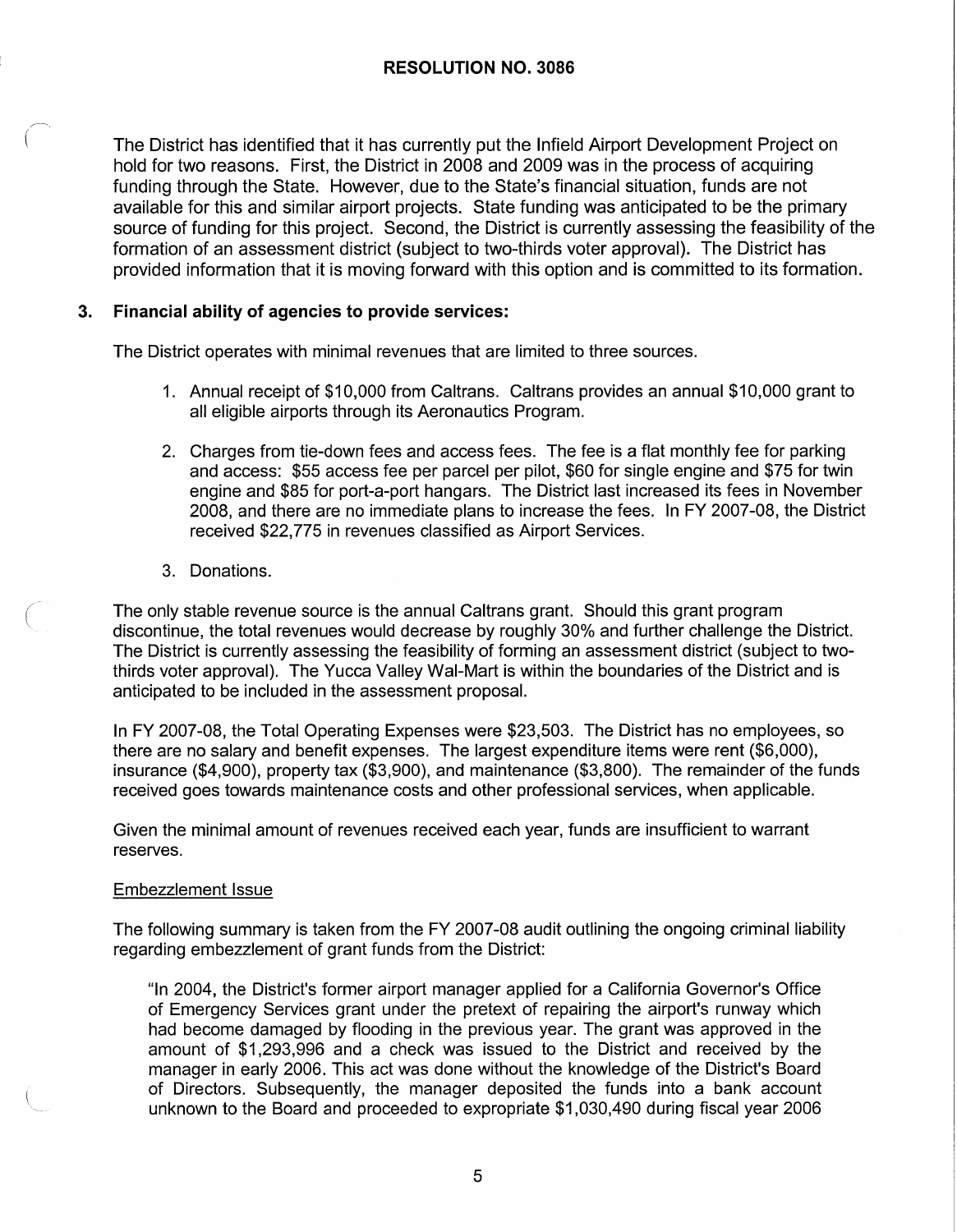and an additional \$80,000 during fiscal year 2007, of the funds earmarked for capital improvements. The Manager has been charged with seven counts of grand theft by embezzlement by the San Bernardino County District Attorney's Office. The District feels that they will be able to collect the cash expropriated."

The FY 2006-07 and FY 2007-08 audits identify that the District has incurred a liability as a result of the embezzlement. Although the case concluded with a conviction of the former general manager in February 2009, it is the understanding of the District and LAFCO that the liability will remain until the Court relieves the District of the liability, dependent upon the Court's satisfactory recovery of the embezzled amount or assets of the former district manager. The recovered amounts are to be paid to the State with a corresponding reduction of the District's liability. It is the understanding of LAFCO that the State is the primary victim and the District is a secondary victim. Due to this act, the District has lost the opportunity to receive grant funding to fix and improve the airport runway.

#### **4. Status of, and opportunities for, shared facilities:**

The District does not share any facilities with other agencies. However, during emergencies, the airport has been utilized by Department of the Interior - National Park Service, U.S. Marine Corps, California Department of Forestry and Fire Protection, California Highway Patrol, County Fire, and County Sheriff.

#### **5. Accountability for community service needs, including governmental structure and operational efficiencies:**

#### Local Government Structure and Community Service Needs

The District is an independent special district governed by a five-member board of directors. Members are voted by the electorate or are appointed in-lieu of election by the County Board of Supervisors to four-year staggered terms. The board members do not receive stipends or benefits. Below is the current composition of the board, their positions, and terms of office:

| <b>Board Member</b>         | <b>Title</b>          | Term  |  |  |
|-----------------------------|-----------------------|-------|--|--|
| <b>Christopher Hutchins</b> | President             | 2009* |  |  |
| Robert Dunn                 | <b>Vice-President</b> | 2009* |  |  |
| <b>Timothy Lewis</b>        | Treasurer             | 2011  |  |  |
| <b>Robert Miehley</b>       | <b>Director</b>       | 2009* |  |  |
| Robert Young                | <b>Director</b>       | 2011  |  |  |
| *expired.                   |                       |       |  |  |

Meetings are held on the second Wednesday of the month. Meeting notices are posted at the Airport and Town of Yucca Valley Town Center. The District also provides notice to local radio and the local newspaper.

The District has no employees and utilizes volunteers for maintenance. However, Public Utilities Code Section 22437 requires the appointment of a general manager, secretary, district counsel, and auditor that are independent of the board of directors to implement the policies of the board and coordinate maintenance and operations. Due to the lack of revenue, the District does not have the means to comply with this requirement.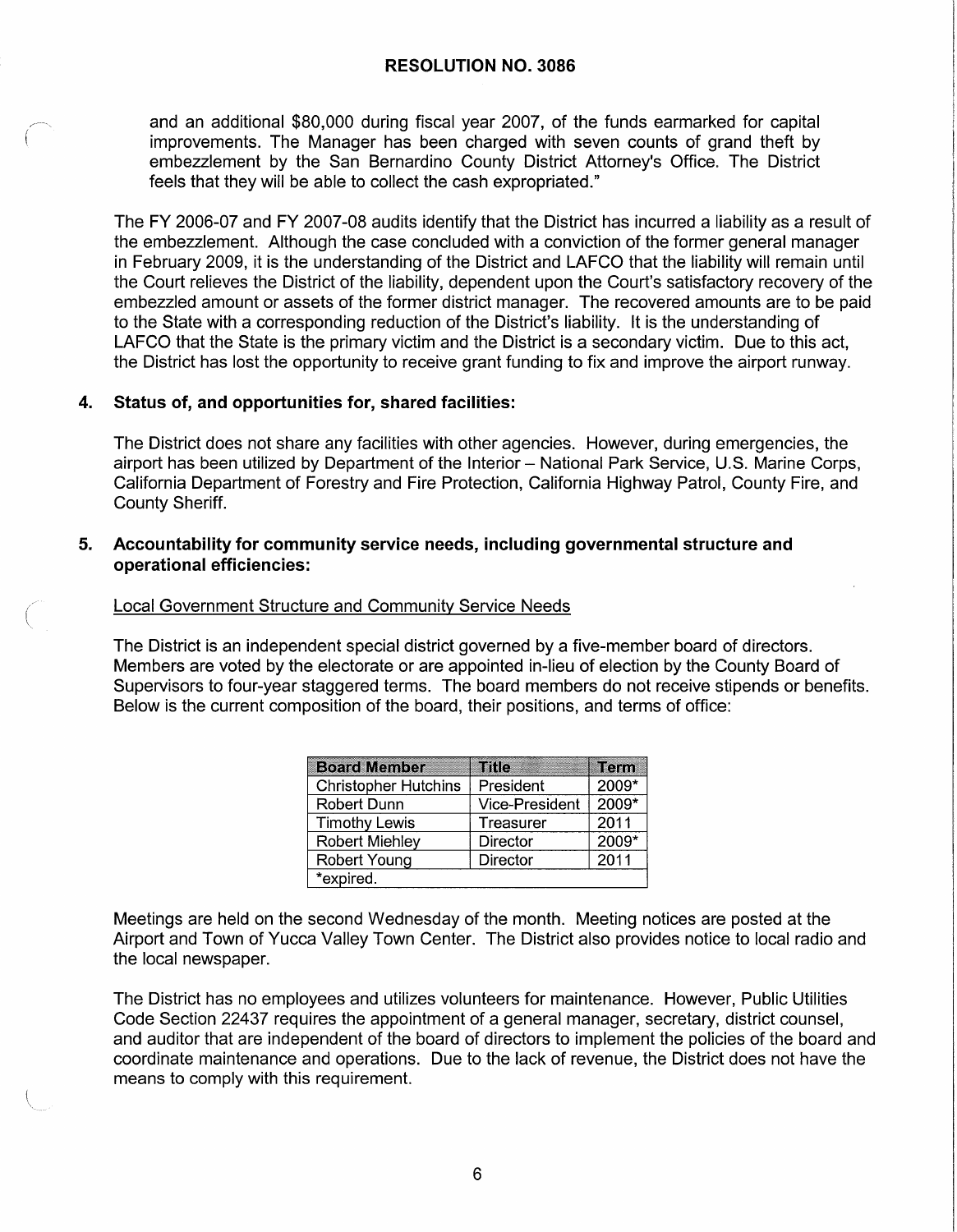#### Government Structure Options

(

While the discussion of some government structure options may be theoretical, a service review should address possible options, especially in light of the District's financial challenges.

- Expansion of the District's boundaries. The airport itself is constrained by geography, but the District could annex additional territory. If the registered voters, landowners, or the District desire to expand the District's sphere and boundaries, an application would need to be submitted to LAFCO along with a Plan for Services showing the benefits that the additional territory would receive from the District. Additionally, should the District successfully create an assessment district, annexation of additional territory would increase the number of assessed parcels upon a showing of benefit.
- Dissolution of the District with the airport operated as an enterprise fund by the County's Department of Airports. The County has an established system of airports and the inclusion of an additional airport into the system would provide economies of scale in the future for maintenance and operation of the airports. These airports could benefit from shared revenue if consolidation were to occur. However, the County could not succeed to the airport property since the District does not own the airport. This issue makes this option not feasible.
- Dissolution of the District with the formation of a homeowner's association. Administration and operation of the airport could continue through a homeowner's association (HOA), as was done prior to the District's formation. LAFCO does not have purview over the formation or operation of HOA's but this option warrants discussion. Currently, operation as a public agency requires an election for the levy of an assessment, as is contemplated by the District. Governance through a HOA would remove the requirement for an assessment election and funds could be raised through dues instead of an assessment on property. Further, since the airport is privately owned and leased to the District, the airport would remain upon the District's dissolution and there would be no requirement for a successor public agency to succeed to the District's operations.
- Dissolution of the District with the Town of Yucca Valley as the successor agency. In this option, the Town would be responsible for the District's operations and would succeed to the lease contract with the Yucca Valley Airport Corporation. The Town has not expressed interest in this option since its incorporation in 1991. As with the County option, the Town could not succeed to the airport property since the District does not own the airport. This issue makes this option not feasible.
- The District could become a subsidiary district of the Town. In this scenario, the District would remain a separate legal entity with the Town Council acting as the ex-officio board of directors. All funds and assets would remain in the name of the District. This option raises questions regarding risk and liability on the part of the Town. Neither the Town nor the District have expressed interest in this option.
- Condition of Approval for District Formation. Among the conditions of approval for the formation of the District were that upon formation, the District proceed immediately to formulate its plans for the acquisition and improvement of the airport, apply to the FAA for all available funding, and establish an assessment proceeding to fund whatever portion is not funded by the FAA grant program. Additionally, it was understood that if the District board could not acquire the airport and complete the necessary improvements within three years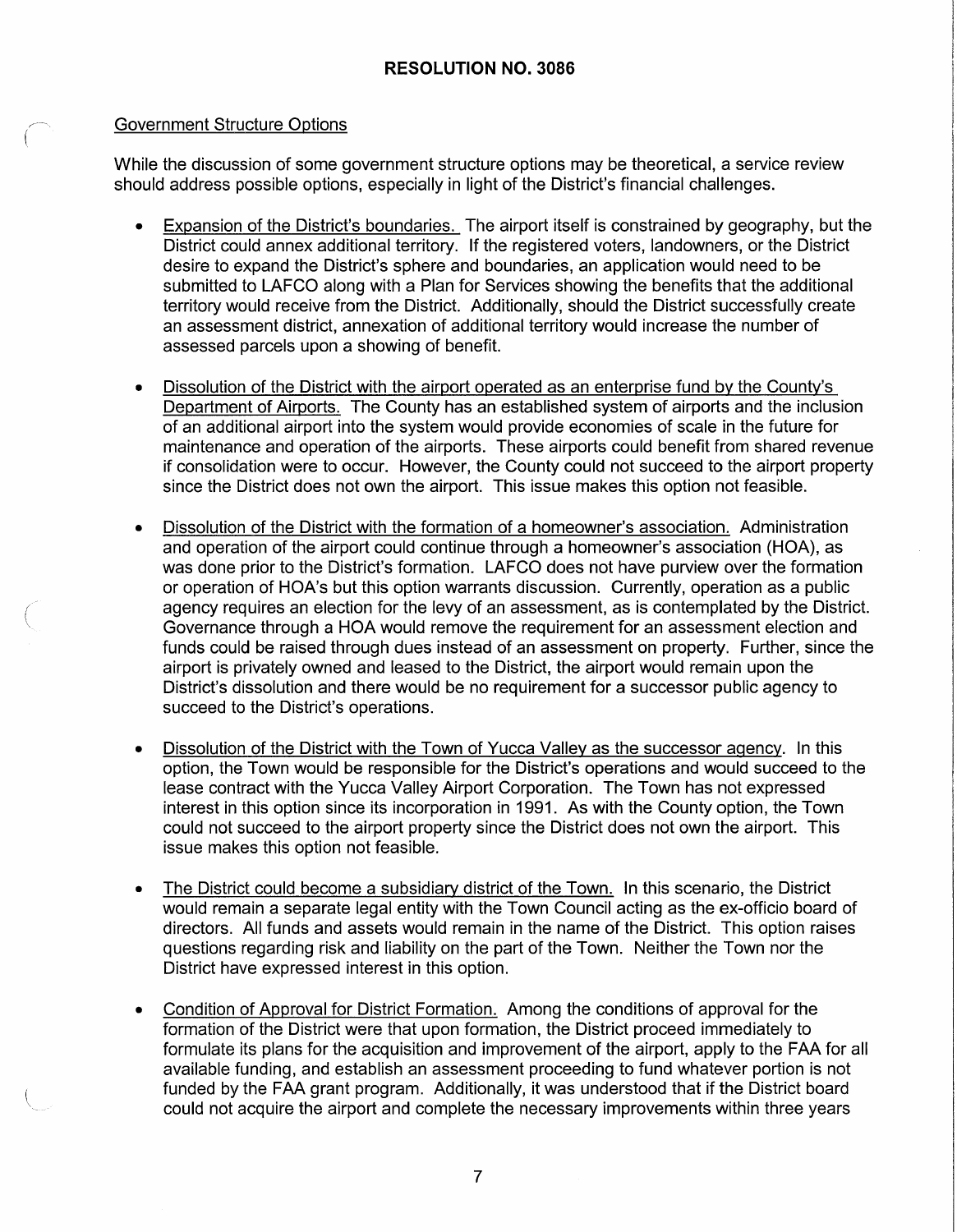from the date of its formation, the District would submit an application for dissolution to LAFCO.

In the view of the Commission, it is presumed that the District's long-term lease of the airport meets the ownership condition in the same manner as the requirements of Caltrans (Caltrans considers long-term leases the same as ownership for grant issuance). However, the District has been removed from the FAA's listing, which makes it ineligible to receive FAA funding, and has not established an assessment proceeding. A main goal of the District is to be placed back on the list, which would make it eligible for FAA grants. The District has provided information that it is moving forward with researching the assessment district option and is committed to its formation. The District has indicated that at the recommendation of their attorney, consideration of these financing methods will be on hold until the embezzlement case is settled.

• Maintenance of the status quo. Given the nature of the airport and the reason for its boundaries being drawn to include only the surrounding interests of the airport, it meets the needs of those within its boundaries and those who use the airport. Further, the District has provided letters of support from other government agencies that utilize the airport. The letters span the years 2002 to 2006 from: Department of Forestry, Department of the Interior - National Park Service, and U.S. Marine Corps. Copies of the letters are on-file at the LAFCO staff office.

**WHEREAS,** the following determinations are made in conformance with Government Code Section 56425 and local Commission policy:

#### **1. Present and Planned Uses:**

(

At the airport, the present and planned uses are the airport runway and facilities. For the remainder of the District, the properties are generally owned by those who own airplanes or own airport related businesses. The boundaries of the District were drawn as to include only those properties directly benefiting by the airport. However, businesses have been developed within the District which includes a Wal-Mart. There are no agricultural lands.

The District is entirely located within the Town of Yucca Valley boundaries and includes the airport property, surrounding housing, and several industrial and commercial buildings on approximately 33 acres. The majority of the land has been assigned zoning designations of residential with some commercial and industrial. Most of the airport is within the FEMA Zone A 100-year flood plain. A small portion is within the FEMA Zone B 500-year flood plain.

#### **2. Present and Probable Need for Public Facilities and Services:**

The present and probable need for the airport is satisfied through private ownership of the airport and most of its facilities. Services are provided through the long-term lease of the facilitates to the District.

In a 2001 "Airport Feasibility Study" study prepared for the County to determine the best location for a regional general aviation airport, the study determined that the Yucca Valley Airport appears to be the optimum available site to serve the Yucca Valley/Joshua Tree region even with its restrictions. There is no known action or follow-up taken regarding the study by the County.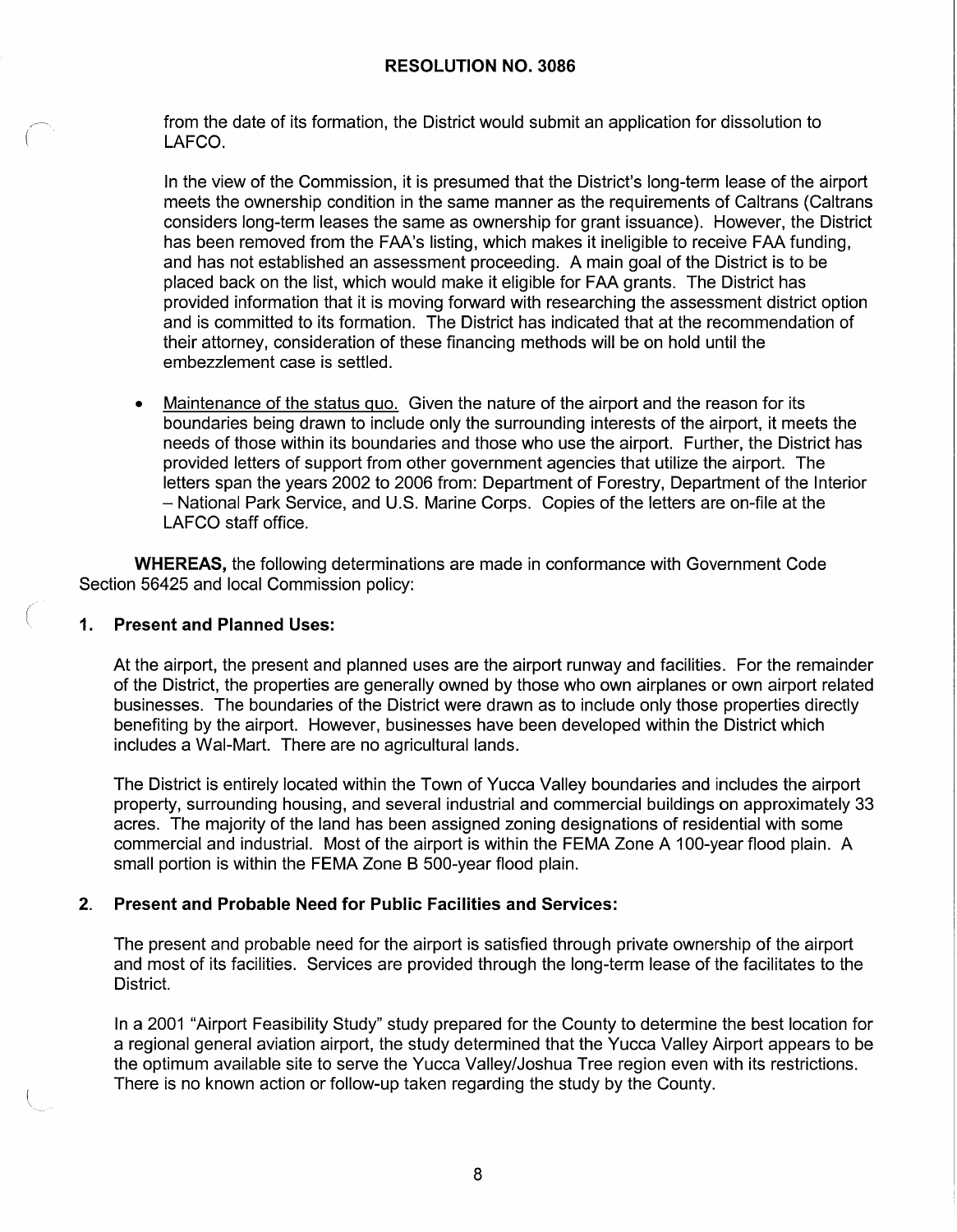#### **RESOLUTION NO. 3086**

#### **3. Present Capacity of Public Facilities and Adequacy of Public Services**

The adequacy of the airport meets the basic needs of those within the District and those who use the airport. In addition, the military, County Fire, Cal Fire, and the County Sheriff utilize the airport during emergencies.

Facilities include a single 4,363-foot long by 60-foot wide runway with take-offs to the northeast, 30 aircraft tie-down spaces (25 aircraft tie-down spaces in the mid-field area and five transient spaces) and four T-hangars. The airport does not have fueling availability or a control tower. District representatives state that flyers tend to purchase fuel at the Big Bear airport roughly 65 miles away. The runway is over 20 years old, and the District, though volunteers, seals cracks in the runways when needed. Slurry seal of the runway is needed, but such an improvement is estimated to cost roughly \$800,000.

### **4. Social and Economic Communities of Interest:**

Social and economic communities of interest include the Town of Yucca Valley (the District is wholly within the Town's boundaries), the properties and businesses that utilize the airport, and the Wal-Mart located within the District. As a regional facility, it serves the larger Yucca Valley community and portion of the Morongo Basin.

#### **5. Additional Determinations**

(

- As required by State Law notice of the hearing was provided through publication in a newspaper of general circulation, the Hi-Desert Star. Individual notice was not provided as allowed under Government Code Section 56157 as such mailing would include more than 1,000 individual notices. As outlined in Commission Policy #27, in-lieu of individual notice the notice of hearing publication was provided through an eighth page legal ad.
- As required by State law, individual notification was provided to affected and interested agencies, County departments, and those agencies and individuals requesting mailed notice.
- Comments from landowners/registered voters and any affected agency will need to be reviewed and considered by the Commission in making its determinations.

**WHEREAS,** pursuant to the provisions of Government Code Section 56425(i) the range of services provided by the Yucca Valley Airport District shall be limited to the following:

| <b>DISTRICT</b>     | <b>FUNCTIONS</b> | <b>SERVICES</b> |
|---------------------|------------------|-----------------|
| <b>Yucca Valley</b> | Airport          | Operations and  |
| Airport District    |                  | Maintenance     |

**WHEREAS,** having reviewed and considered the findings as outlined above, the Commission determines to assign a zero sphere of influence for the Yucca Valley Airport District;

**NOW, THEREFORE, BE IT RESOLVED** by the Local Agency Formation Commission of the County of San Bernardino, State of California, that this Commission shall consider that the Yucca Valley Airport District has a zero sphere of influence; it being fully understood that establishment of such a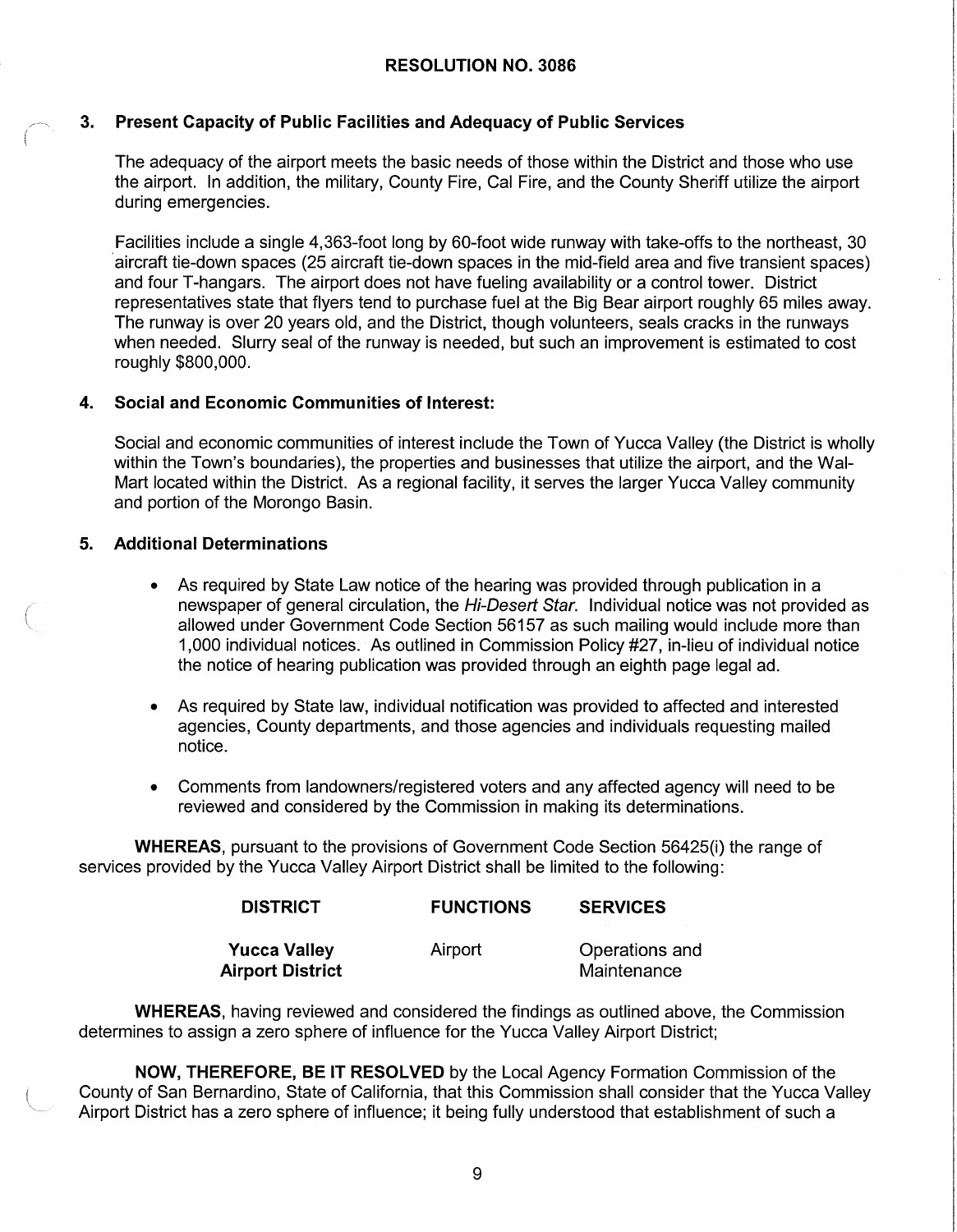sphere of influence is a policy declaration of this Commission based on existing facts and circumstances which, although not readily changed, may be subject to review and change in the event a future significant change of circumstances so warrants;

**BE IT FURTHER RESOLVED** that the Local Agency Formation Commission of the County of San Bernardino, State of California, does hereby determine that the Yucca Valley Airport District shall indemnify, defend, and hold harmless the Local Agency Formation Commission of the County of San Bernardino from any legal expense, legal action, or judgment arising out of the Commission's affirmation of the sphere of influence, including any reimbursement of legal fees and costs incurred by the Commission.

**THIS ACTION APPROVED AND ADOPTED by the Local Agency Formation Commission of the County of San Bernardino by the following vote:** 

|  | AYES:          |                            | <b>COMMISSIONERS: Cox, Derry, Mitzelfelt, Nuaimi, Pearson, Smith</b>                                       |  |
|--|----------------|----------------------------|------------------------------------------------------------------------------------------------------------|--|
|  | <b>NOES:</b>   | <b>COMMISSIONERS: None</b> |                                                                                                            |  |
|  | <b>ABSENT:</b> |                            | <b>COMMISSIONERS:</b> Biane (Derry voting in his stead), Curatalo (Smith<br>voting in his stead), McCallon |  |
|  |                |                            |                                                                                                            |  |

**STATE OF CALIFORNIA** )

(

**COUNTY OF SAN BERNARDINO** )

I, **KATHLEEN ROLLINGS-McDONALD, Executive Officer of the Local Agency Formation Commission of the County of San Bernardino, California, do hereby certify this record to be a full, true, and correct copy of the action taken by said Commission, by vote of the members**  present, as the same appears in the Official Minutes of said Commission at its meeting of **February 17, 2010** 

) **ss.** 

**DATED: FEBRUARY 18, 2010** 

**∦HLEEN ROLLINGS-McDONALD Executive Officer**